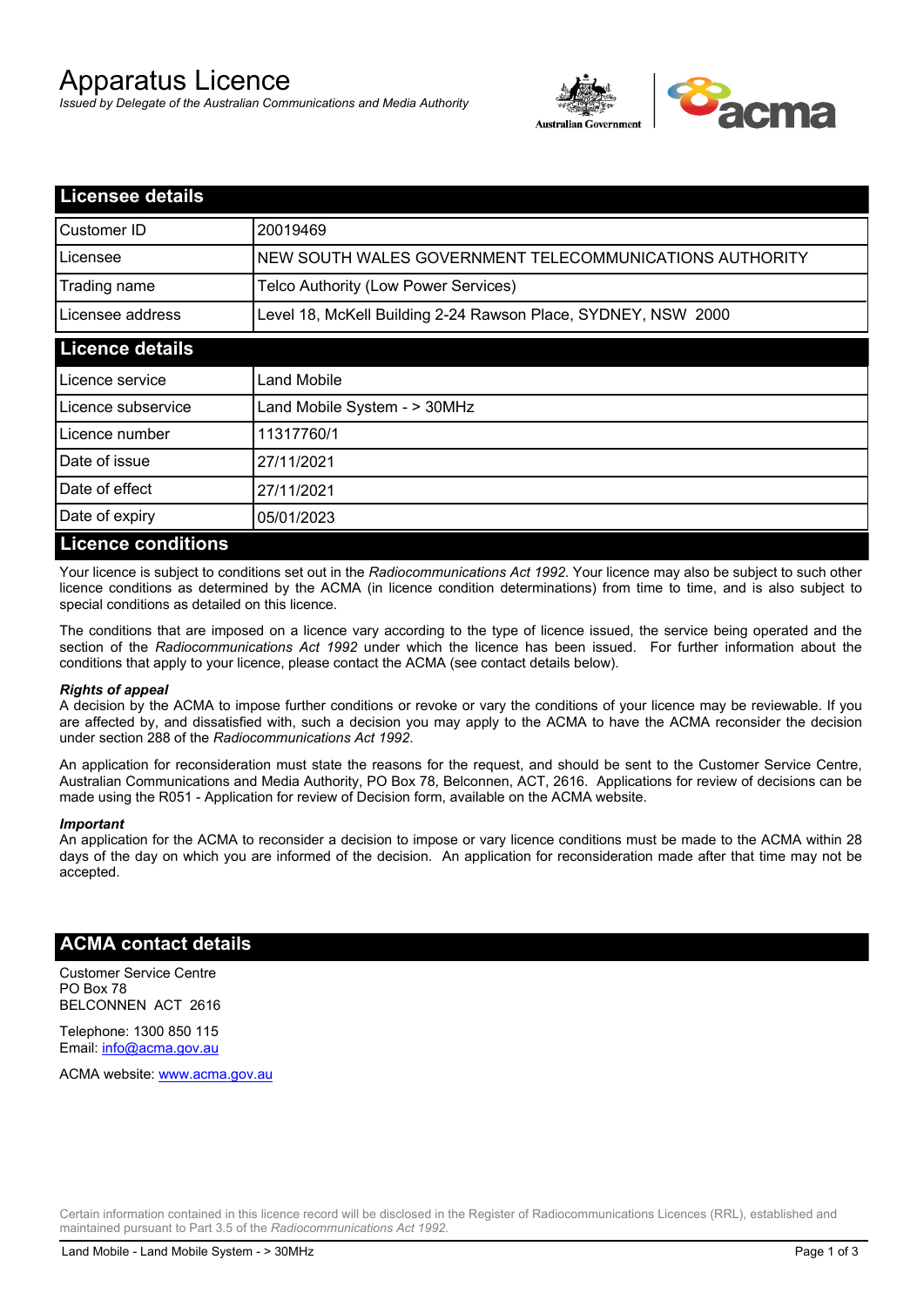# **Advisory Notes applying to licence no.: 11317760/1**

Conditions applicable to the operation of Land Mobile System station(s) authorised under this licence can be found in the Radiocommunications Licence Conditions (Apparatus Licence) Determination and the Radiocommunications Licence Conditions (Land Mobile Licence) Determination. Copies of these determinations are available from the ACMA and from the ACMA home page (www.acma.gov.au).